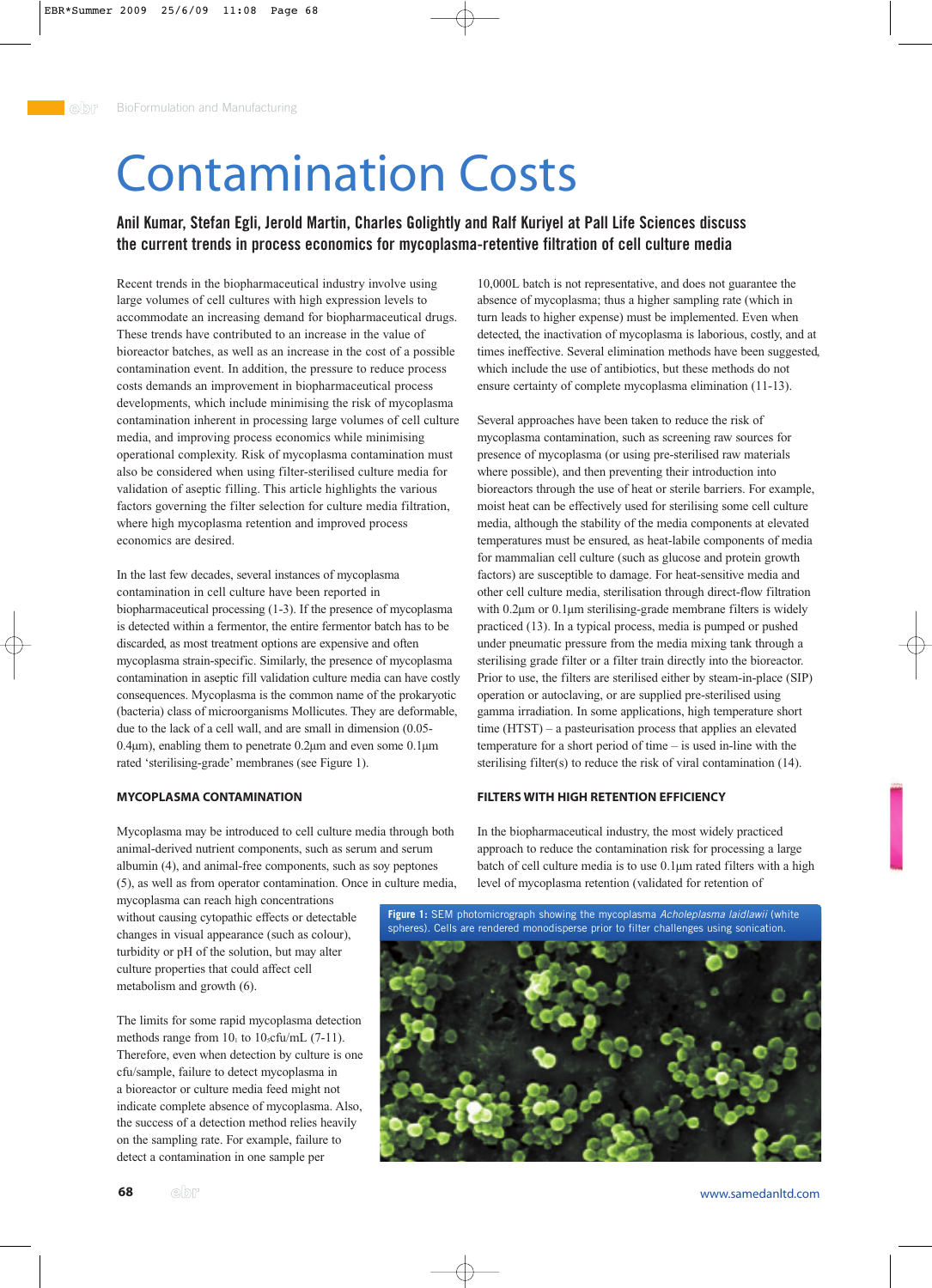*Acholeplasma laidlawii* (ATCC 23206)). A higher retention efficiency (expressed as log reduction value, LRV) provides assurance of lower risk of contamination (see Figure 2). As an example, a 0.1 $\mu$ m filter with 10 LRV (penetration risk of  $1/10<sub>10</sub>$ ) provides 1,000 times higher sterility assurance for mycoplasma than a filter with 7 LRV (penetration risk of  $1/10<sub>7</sub>$ ). To illustrate this further, Figure 2b shows the risk of mycoplasma contamination for three 0.1µm rated filters subjected to different mycoplasma challenge levels (representing different levels of mycoplasma contamination in culture media prior to filtration). Clearly, filters with lower mycoplasma retention ratings (<=LRV 7) do not provide the same level of risk mitigation as higher retention filters.

Along with high mycoplasma LRV, overall process economics and ease of use are two other important factors that govern the selection of a filter for cell culture media filtration. Depending on the nature and composition of media components, cell culture media may vary in their filter-fouling properties, and membrane filters can vary in their fouling resistance or filter throughput, which is defined as fluid volume processed per unit membrane area (L/m<sup>2</sup>, for example). 0.1µm rated mycoplasma-retentive membrane filters can demonstrate media throughputs ranging from several hundred to several thousand L/m<sup>2</sup>. Typically, culture media with high concentrations of glucose, unfiltered peptones, unfiltered serum, and antifoam are high-fouling in nature (15). Bench scale filterability studies allow for initial screening of 0.1µm rated filters for cell culture media filtration, whereas a scale-up study is

required to determine the appropriate filter sizing for processing a batch at manufacturing scale (16,17). It is important to note that two filters providing equal throughputs per unit area  $(L/m<sup>2</sup>)$  at bench scale using discs, may exhibit significantly different filter performance in a 10" pleated cartridge format depending on the cartridge membrane pleating characteristics. As an example, implementation of the laid over pleat design and narrow core allows for incorporation up to twice the membrane area per 10" cartridge element compared to a similar size cartridge with a traditional 'fan' or 'star' pleating geometry (see Figure 3). The effective filter surface area (EFA) is maximised through the use of select high lateral flow pleat support and drainage layers. This effect is illustrated in Figures 4a and 4b, where filter A and filter F have similar membrane throughput in units of  $L/m^2$  at bench scale using disc. But fewer cartridge elements are required to process a batch of media with filter A because of the larger membrane area in a 10" filter element resulting from differences in pleating geometry.

#### **PROCESSING COST ANALYSIS**

Analysis of process economics for the design and selection of a filter train for media filtration should ideally incorporate the costs of filters, hardware, buffers, water for injection (WFI), labour and filter disposal costs. To illustrate such an analysis, we compared the processing costs of filtering a 10,000L batch of two media; Tryptic Soy Broth (TSB), and Dulbecco's Modified Eagle Medium (DMEM) solution supplemented with proteose peptone (PP3) in

> two hours filtration time for three different 0.1µm filters (16) (see Figure 2). Filter A had an *A laidlawii* mycoplasma LRV of >10 and a narrow-core laid over membrane pleating design (see Figure 3a). Filters F and G had *A laidlawii* LRVs of six and seven respectively, and both of them incorporated a traditional 'fan pleat' membrane pleating geometry in a cartridge format (see Figure 3b). For calculation purposes, the filterability data (throughput values) were taken from bench scale testing with flat discs (16). The analysis considered various operational steps involved in a sterile filtration process, which include filter installation, pre-flushing of filters, SIP, pre/post use integrity testing to ensure integrity of filter pre/post filtration, media filtration, clean-in-place (CIP), and finally filter disposal. The cost of media filtration per batch was then calculated, accounting for the various costs to process a 10,000L batch of media solution in two hours.

> First, the filters' throughput values (see Figure 4a and Figure 5a, page 72) and membrane areas per 10" cartridge element were used to determine the total number of cartridges required to process a 10,000L batch (Figure 4b and Figure 5b) in two hours. Next, appropriate filter housing was selected and the costs of filters, filter housing and flushing volumes were taken from an internal database. The costs of the labour, WFI and filter

**Figure 2:** A summary of (a) 10" cartridge flow permeabilities and manufacturers' claimed mycoplasma LRV's for various 0.1µm rated filters and (b) mycoplasma contamination risk for processing 1,000L batch through 1m<sup>2</sup> filter area at different contaminant loading. A contamination risk of unity corresponds to a contaminated batch of media, even after filtering it through a 0.1µm rated filter.



**Figure 3:** Different membrane pleating structures: (a) narrow-core laid over pleat design and (b) traditional fan pleat design with standard diameter core. The greater membrane packing density in narrow-core laid over pleat cartridge design enables more membrane area per 10" filter element.

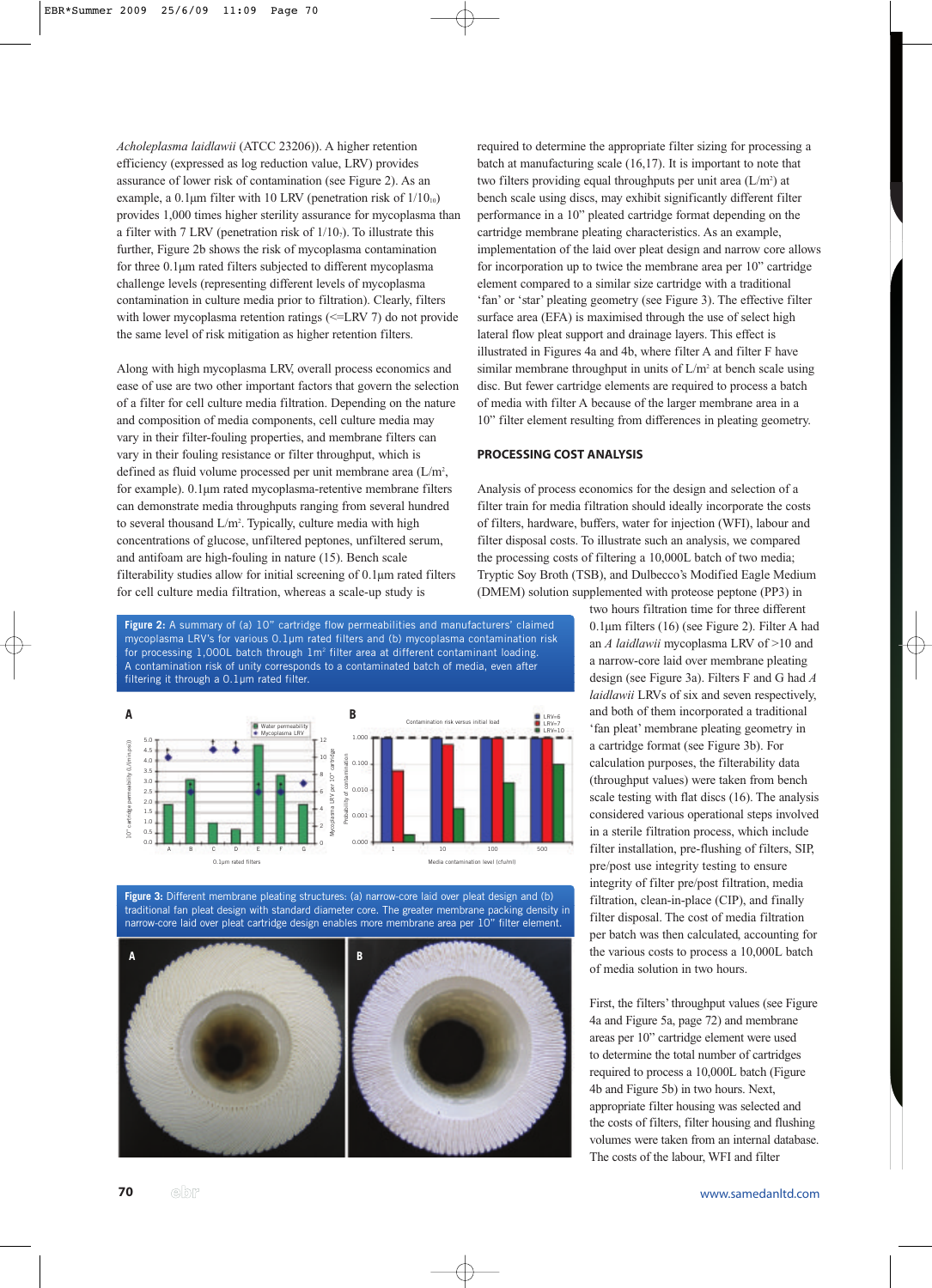disposal cost were representative of those reported for the medium to large scale biopharmaceutical industry (18,19). The costs of WFI and filter disposal were proportional to the number of filter cartridges and the estimated labour cost for a person dedicated to the process for the duration of the filtration operation. The cost of filter housings (considered as capital investment) was distributed uniformly over a five-year period. The analysis does not include the costs common to all the membranes, irrespective of their performance, such as the cost of pumps and surrounding hardware. The relative mycoplasma contamination risk and the cost for filtering a 10,000L batch of media in two hours for three 0.1µm filters is shown in Figures 4c and 4d for TSB and in Figures 5c and 5d for DMEM supplemented with PP3. Figures 4c and 5c indicate that at a mycoplasma challenge level of 10cfu/ml (detection limit for rapid mycoplasma detection methods), neither filter F nor filter G provide sufficient protection against mycoplasma contamination risk.

#### **ANALYSIS RESULTS**

The data suggest that the cost of filters (which accounts for membrane throughput, membrane area in a cartridge element, as well as the cost of a cartridge element) constitutes most of the process cost. For similar throughput values, a cartridge utilising the laid over pleat technology, with a larger membrane area per cartridge element, will in turn require fewer cartridge elements to process similar batch volume (see Figures 4b and 5b). Along with the obvious advantages of reduced space requirement for filter inventory, a smaller floor area for filter housing footprint and a much easier operation process, the use of fewer cartridges helps to reduce the processing costs further by reducing capital cost (smaller filter housing), reducing costs associated with smaller quantities of WFI for SIP and CIP operations, and reducing filter disposal costs.

In summary, to meet with the current trends in biopharmaceutical industries when qualifying filters for cell culture media sterilisation, it is essential to consider important factors such as mycoplasma contamination risk, overall process economics, and operational complexity in a filtration process. A filter with higher mycoplasma retention efficiency (LRV), complemented with an advanced cartridge pleating design that provides more membrane surface area per cartridge element, is important. Specifically, the reduced number of filter cartridges reduces filter inventory cost, the size of filter housing, and the filter disposal cost, and thus significantly reduces operational complexity. Moreover, such factors become of even greater importance over the life span of a biopharmaceutical drug product. It is important to highlight that, in some cases, a 0.2µm pre-filter is used in line with 0.1µm filter for media filtration. Selection of 0.1µm filters that incorporate high-capacity 0.2µm membrane prefilter layers and are targeted for high filter capacity applications could, in some cases, eliminate the need for a separate 0.2µm pre-filter cartridge assembly and thus bring additional economy for the culture media filtration system.

### **CONCLUSION**

For cell culture media filtration, the end-user must consider:

- Mycoplasma contamination risks
- Process economics, which accounts for the total cost for processing a batch of culture media

● The operational simplicity, primarily resulting from reduced number of filter cartridge elements required to process a batch of cell culture media

A filter validated to provide higher mycoplasma LRV will provide a higher safety assurance and minimise the risk of contamination. Filters with higher area and throughput per 10" element mean a reduced number of cartridges elements, reduced cost of raw materials (CIP/SIP/initial flushing volumes and so





**Figure 5:** (a) Throughput for 0.1µm filters, (b) number of cartridge elements required to process 10,000L batch of DMEM supplemented with PP3, (c) probability of contaminated media filtrate at challenge level of 10cfu/mL, and (d) various costs for processing 10,000L solution of DMEM supplemented with PP3 in two hours.